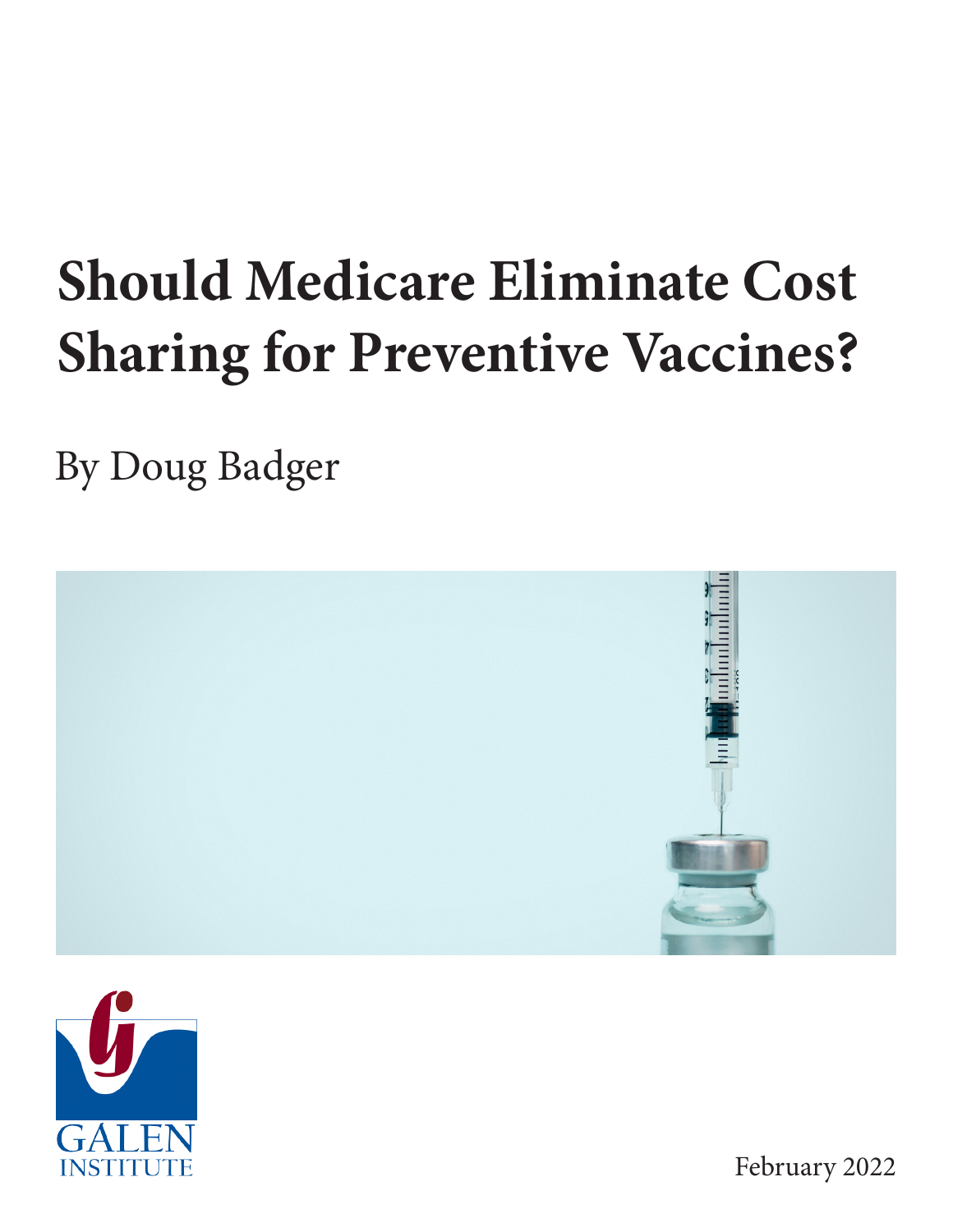

**P.O. Box 130 Paeonian Springs, VA 20129 <galen.org> (703) 687-4665 galen[@galen.org](galen.org)**



<https://galen.org/assets/Should-Medicare-Eliminate-Cost-Sharing-for-Preventive-Vaccines.pdf>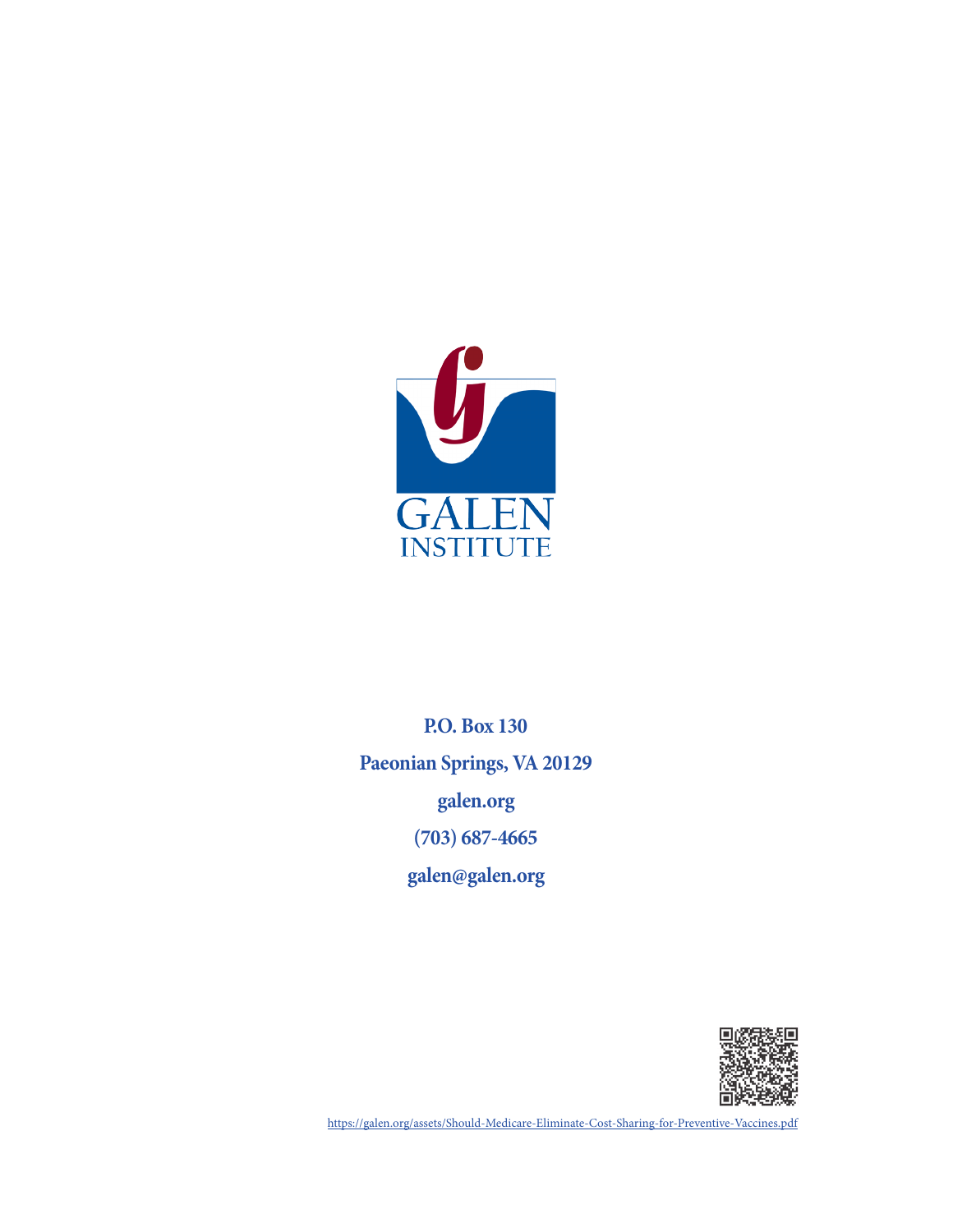# **Should Medicare Eliminate Cost Sharing for Preventive Vaccines?**

*By Doug Badger Senior Fellow at the Galen Institute*

#### **OVERVIEW**

Medicare coverage of preventive vaccines is balkanized. Part B covers some preventive vaccines, while Part D covers others. Beneficiaries are not responsible for cost sharing for Part B vaccines. Most Part D plans require cost sharing, with amounts varying by plan and product.

Cost-sharing requirements are among the factors that affect vaccine uptake. Since seniors are generally more susceptible to severe illness from vaccine-preventable diseases, it has been proposed that Medicare make preventive vaccines free at the point of service. This policy would increase immunization rates, thereby diminishing the risk of serious disease among beneficiaries and reducing the amount the program spends to treat preventable diseases. On balance, such proposals would increase Medicare spending, but experts disagree over the size of the increase and the extent to which the added costs would be offset by reducing the incidence of illness that vaccines prevent.

Proposals to eliminate cost sharing for preventive vaccines take various approaches. Legislation passed by the House in 2021 includes a provision that would reduce cost sharing for vaccines covered under Part D to \$0.<sup>1</sup> Alternatively, the Medicare Payment Advisory Committee (MedPAC) has recommended moving coverage of all preventive vaccines to Part B, which does not require cost sharing for immunizations.2

This paper examines the pros and cons of eliminating Medicare cost-sharing requirements for preventive vaccines.

<sup>1</sup> House Committee Print 117-18, Rules Committee Print 117-18, Text of H.R. 5376, Build Back Better Act, section 139402. https://www.congress.gov/committee-print/117th-congress/house-committee-print/46234 Rep. Ann Kuster (D-NH) and Larry Bucshon (R-IN) introduced H.R. 1978, a bill to eliminate Medicare cost-sharing for preventive vaccines, on March 17, 2021. As of January 22, 2022, the bill had 49 cosponsors, including 16 Republicans and 33 Democrats. https://www.congress.gov/ bill/117th-congress/house-bill/1978?s=2&r=9 Companion legislation was introduced in the Senate by Mazie Hirono (D-HI) on March 23, 2021. https://www.congress.gov/bill/117th-congress/senate-bill/912

<sup>2</sup> *Report to the Congress: Medicare and the Health Delivery System*, Medicare Payment Advisory Committee (MedPAC), June 2021, chapter 7, pp. 241-276. https://www.medpac.gov/wp-content/uploads/import\_data/scrape\_files/docs/default-source/reports/ jun21\_medpac\_report\_to\_congress\_sec.pdf Chapter 7.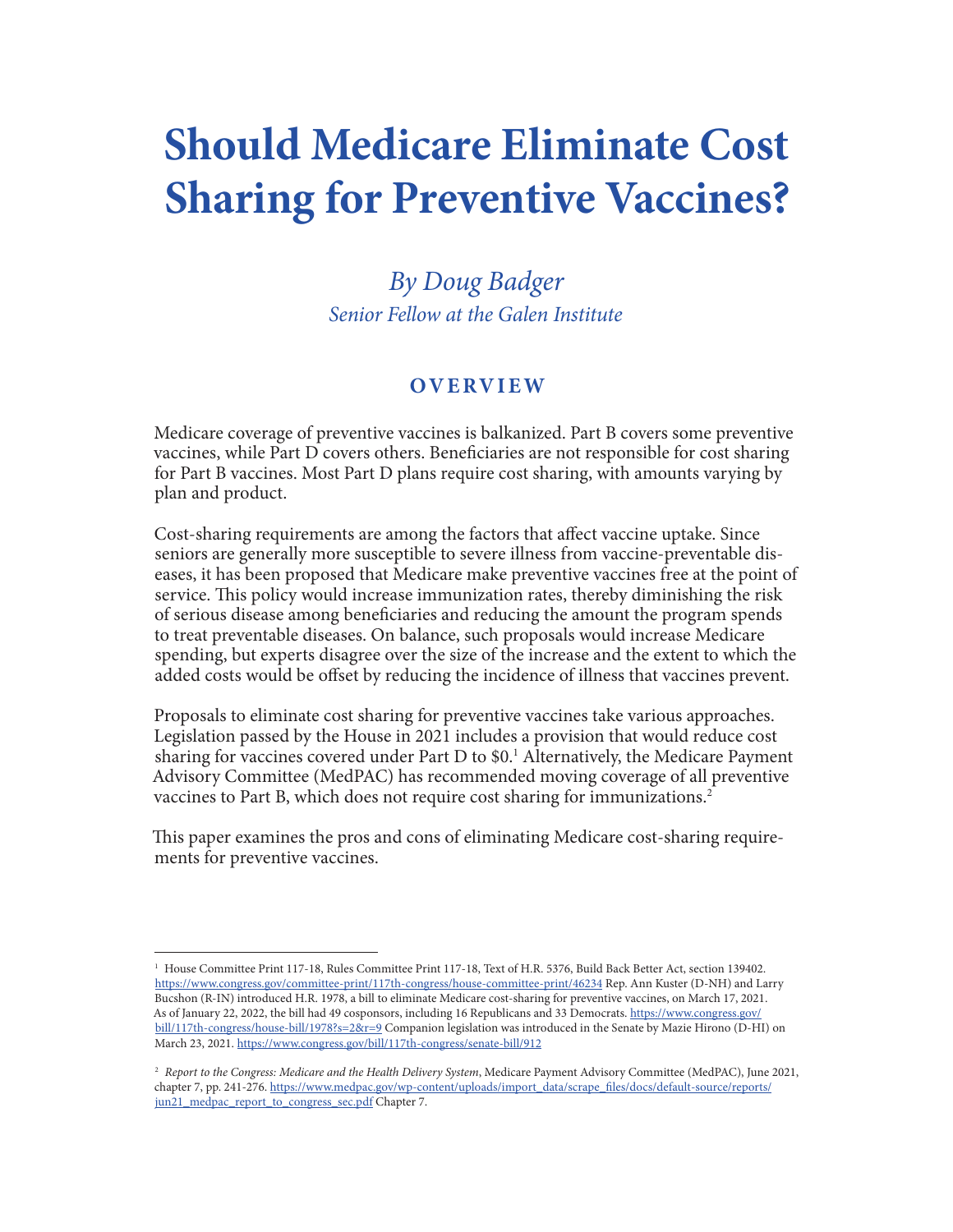# **Background: Medicare Coverage of Preventive Vaccines**

Section 1862 of the Social Security Act stipulates that Medicare Part B only covers medical items and services that are "reasonable and necessary for the diagnosis or treatment of illness or injury."3 Preventive vaccines do not meet this criterion.4 Congress has carved out exceptions, providing for Medicare Part B coverage of vaccines to prevent pneumonia and influenza and, for certain highrisk patients, hepatitis B.<sup>5</sup> Medicare covers 100% of the cost of these products.<sup>6</sup>

Part D covers other preventive vaccines, including any that might be developed in the future. Beneficiaries choose among competing private Part D plans to receive their prescription drug coverage. These plans use formularies, which vary cost sharing by product, including preventive vaccines. CMS has encouraged plans to create a preventive vaccine tier with no cost sharing. But MedPAC estimates that all enrollees in free-standing prescription drug plans and 90% of beneficiaries enrolled in Medicare Advantage plans that include drug coverage must meet cost-sharing requirements for preventive vaccines.<sup>7</sup>

These cost-sharing requirements can be considerable. MedPAC found that the median cost sharing for a shingles vaccine in 2019 was \$47 per dose, with 10% of plans requiring out-of-pocket payments exceeding \$172 per dose.<sup>8</sup> Patients require two doses of the shingles vaccine, making the cost-sharing requirement extremely burdensome for many seniors.<sup>9</sup>

 $5\quad 1861(s)(10).$ 

<sup>7</sup> MedPAC, June 2021, p. 245.



<sup>3</sup> Section 1862(a)(1)(A) of the Social Security Act.

<sup>4</sup> There are certain vaccines that can be used both for prevention and treatment of diseases. These include vaccines for hepatitis A, rabies, tetanus/diphtheria and tetanus/diphtheria/pertussis. Part D covers these products when they are administered as part of a preventive regimen. Part B covers them when they are used as a treatment (e.g., a rabies shot after an animal bite).

<sup>6</sup> Congress has provided that Medicare will pay for the administration of COVID-19 vaccines. The government has paid for the vaccines themselves outside the Medicare program. Beneficiaries are not responsible for cost sharing for these products.

<sup>8</sup> MedPAC, June 2021, p. 255.

<sup>9</sup> "Recommended Adult Immunization Schedule for Ages 19 or Older, United States, 2021," Centers for Disease Control and Prevention, undated. https://www.cdc.gov/vaccines/schedules/hcp/imz/adult.html#note-zoster (accessed January 22, 2022).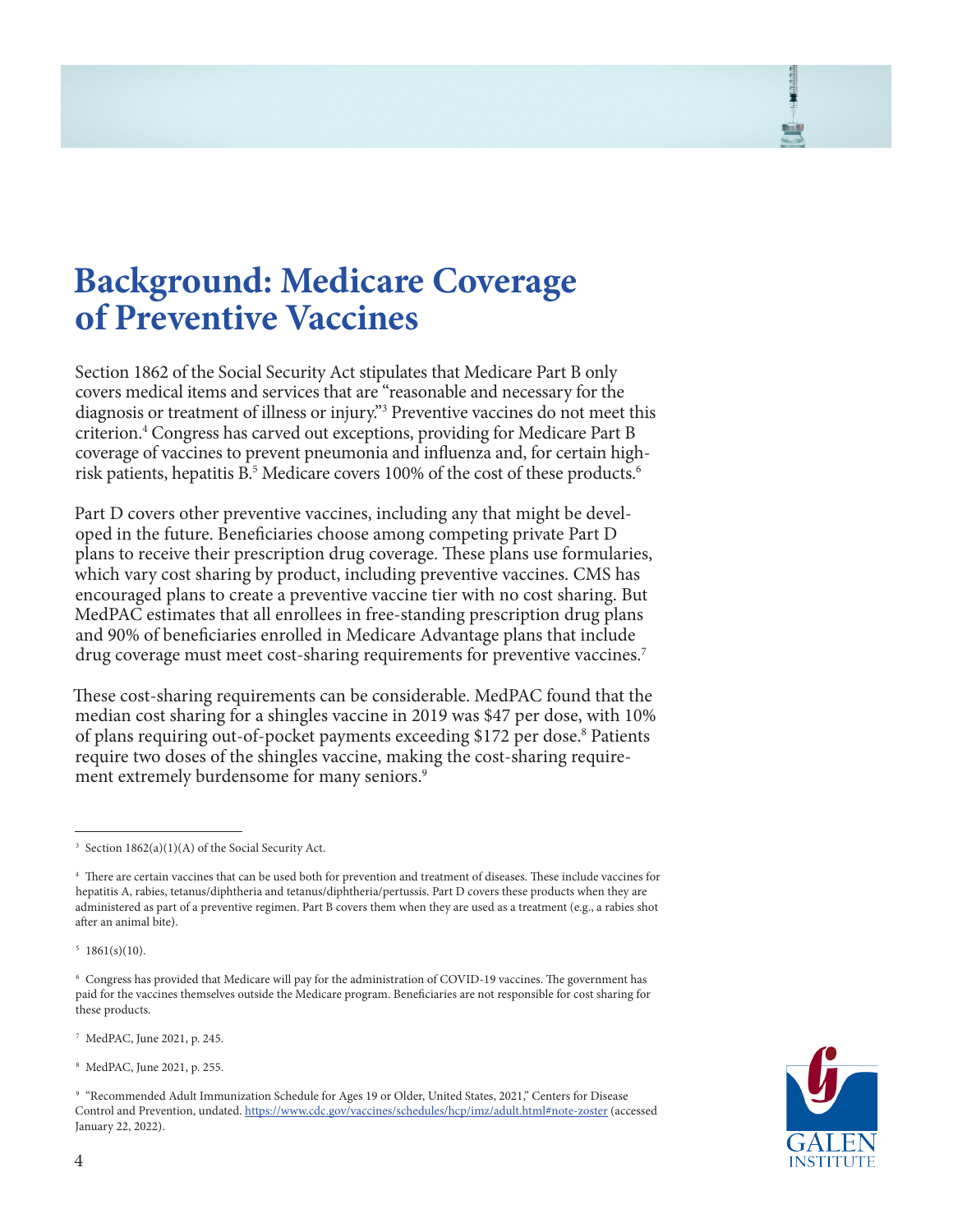Prescription drug plans negotiate reimbursement for vaccines with manufacturers. Under Part B, Medicare pays 95% of the average wholesale price (AWP) in most settings for the product and a separate fee to the provider for administering the injection.<sup>10</sup> When vaccines are provided in institutional settings (e.g., hospitals, skilled nursing facilities, dialysis centers and federally funded clinics), Medicare pays the facility's "reasonable cost."11

# **Medicare is Unique in Requiring Cost Sharing for Preventive Vaccines**

In recent years, Congress has adopted a series of policies to encourage preventive care by eliminating cost sharing. Medicare provides an array of free preventive services, including an initial wellness visit, $12$  regular screenings for various diseases,13 and services, such as diabetes prevention and intensive behavioral therapy for obesity, that receive an A or B grade from the United States Preventive Services Task Force.<sup>14</sup>

Congress has placed a similar requirement on non-grandfathered commercial plans.15 In addition, the government requires these commercial plans to cover immunizations recommended by the Centers for Disease Control and Prevention's (CDC) Advisory Committee on Immunization Practices (ACIP) without cost sharing.16

Medicare Part D is thus an outlier in requiring beneficiaries to pay a portion of the costs of preventive vaccines. This policy is especially anomalous since the same private pharmacy benefit managers who provide free vaccine coverage

<sup>14</sup> Section 1861(ddd)(1). CMS has provided a list of covered preventive services on its website. "Medicare Preventive Services," CMS (undated). https://www.cms.gov/Medicare/Prevention/PrevntionGenInfo/medicare-preventive-services/MPS-QuickReferenceChart-1.html (accessed January 22, 2022).

<sup>15</sup> Section 2713(a) of the Public Health Service Act. Nongrandfathered plans refers to certain policies that were in effect on December 31, 2013, the day before many ACA regulatory requirements took effect. Some plans have retained that status. These nongrandfathered plans are not required to provide preventive services at no cost sharing.



<sup>16</sup> Section 2713(a)(2) of the Public Health Service Act.

<sup>10</sup> MedPAC, June 2021, p. 255.

<sup>&</sup>lt;sup>11</sup> MedPAC, June 2021, p. 255.

 $12$  Section 1861(ww).

<sup>13</sup> Section 1861(s)(2).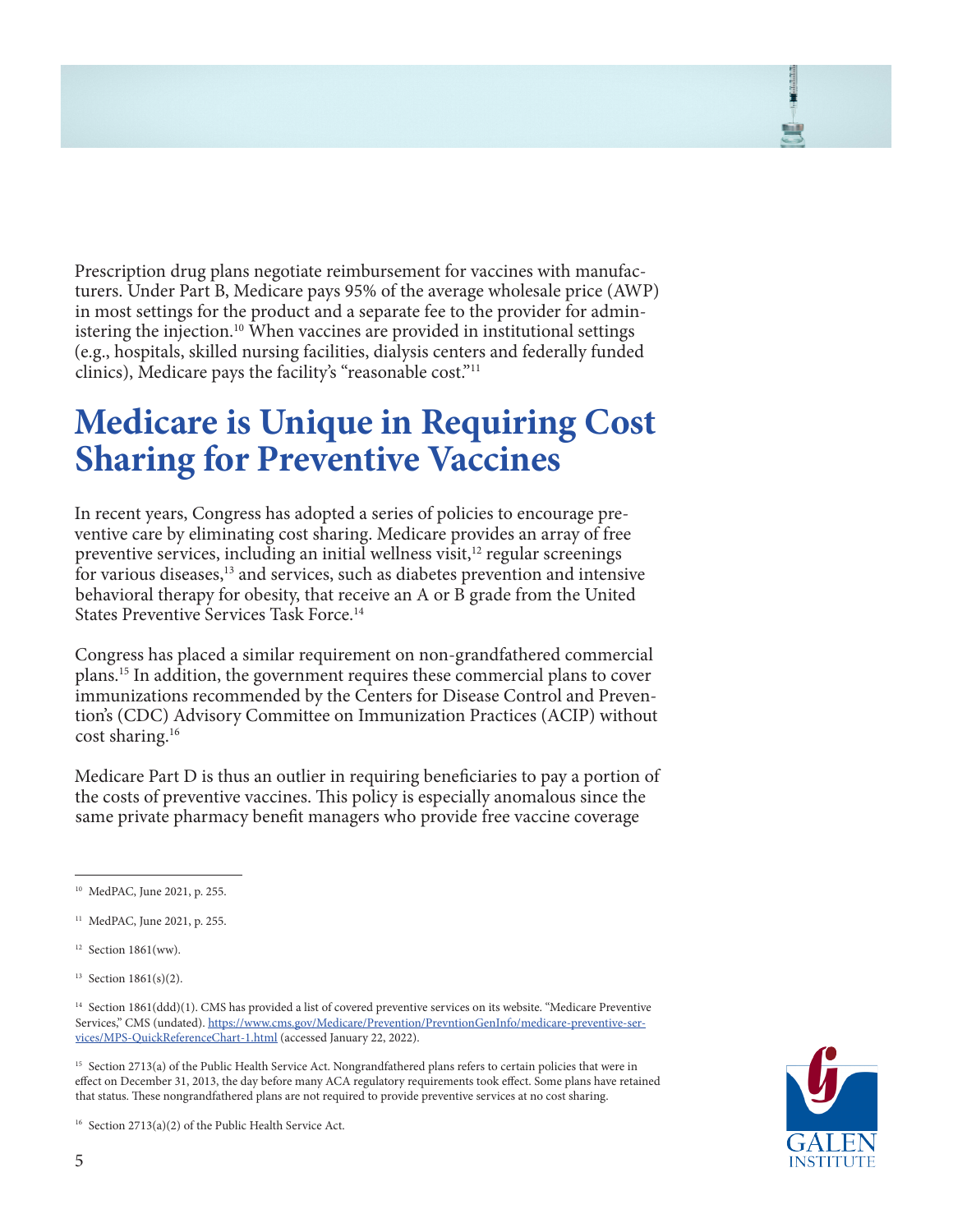for enrollees in their commercial policies require cost sharing in Part D plans they sponsor.

There is no obvious policy rationale for this policy. Seniors are generally at elevated risk of severe sickness from vaccine-preventable diseases. Indeed, the CDC recommends some vaccines only for older adults, so it makes sense for Congress to consider rationalizing these policy inconsistencies.

For example, CDC recommends a two-dose vaccine against shingles only for adults aged 50 and older.<sup>17</sup> The agency estimates that half the people who live to age 85 will contract shingles.18 Symptoms typically involve blistering and painful rashes, but older adults may also suffer vision loss, stroke, dementia, long-term nerve pain in the affected area (post-herpetic neuralgia, a significant cause of disability among older people) and, in rare cases, death.19

Weakened immune responses in older adults make them more susceptible to these adverse outcomes, which is why CDC recommends that they be immunized.

Medicare policy does not track with these recommendations. A 64-year-old with employer-sponsored private insurance can get free shingles vaccines, but a 65-year-old on Medicare may have to pay more than \$350 for a two-dose course.

# **Cost-Sharing Requirements Depress Vaccine Utilization Rates**

These Medicare requirements can discourage immunization among the population that would most benefit from it.



 $^{17}\,$  "Recommended Adult Immunization Schedule," Table 1.

<sup>&</sup>lt;sup>18</sup> "CDC Recommends Shingles Vaccine," Centers for Disease Control and Prevention, May 15, 2008. https://www.cdc. gov/media/pressrel/2008/r080515.htm

<sup>&</sup>lt;sup>19</sup> James Roland, "Why Is Shingles More Serious in Older Adults?" Healthline, May 17, 2021. https://www.healthline. com/health/senior-health/shingles-elderly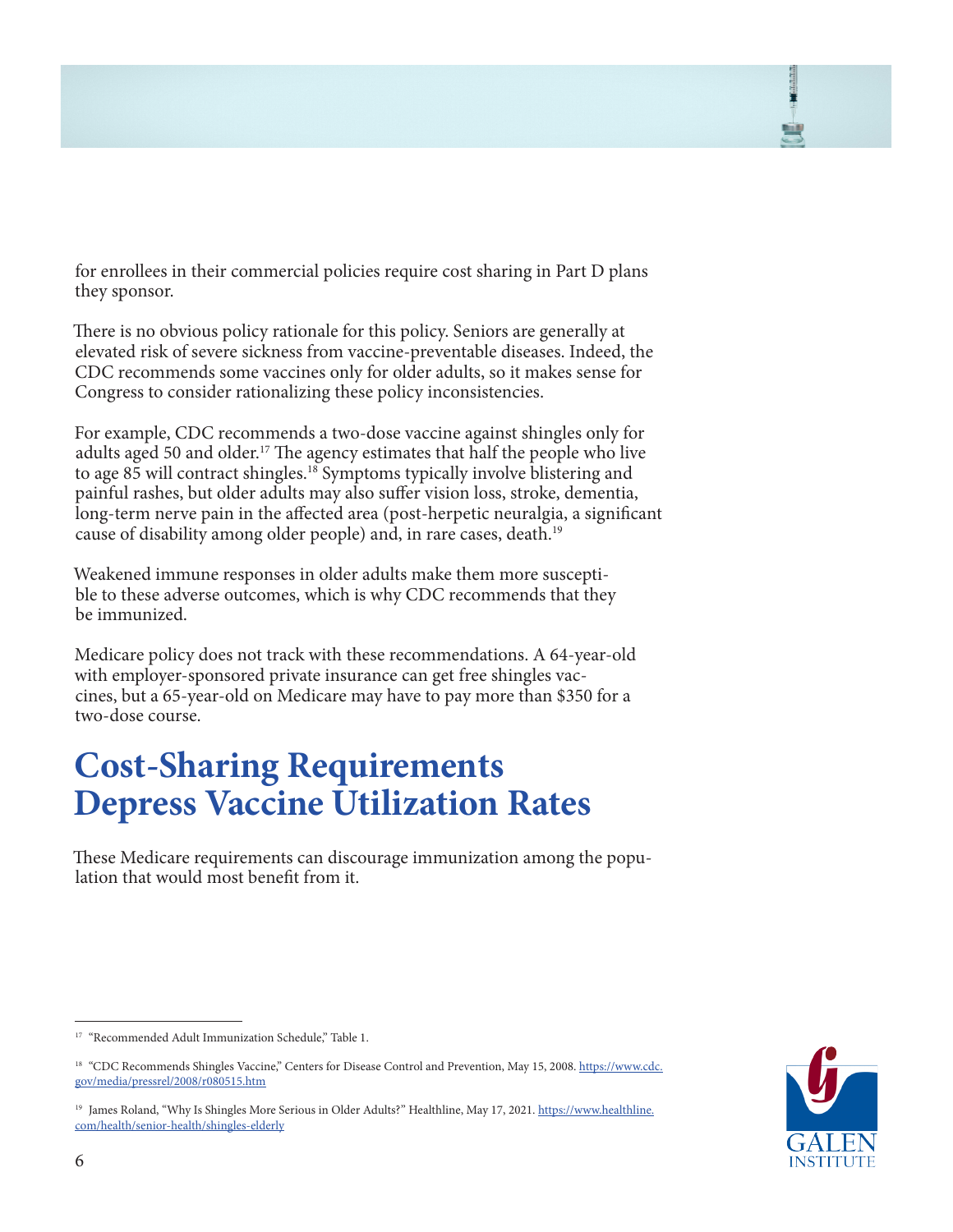Several studies have found that cost-sharing requirements reduce vaccine uptake among adults. For example, a 2011 GAO study found that Part D cost sharing was a deterrent to seniors getting the shingles vaccine.<sup>20</sup>

A study by Avalere Health found a 40% to 60% higher uptake from 2012 to 2016 for the shingles vaccine among enrollees in [Part D](https://avalere.com/expertise/life-sciences/insights/shifting-drugs-from-medicare-part-b-to-part-d-learnings-from-medicare-cover) plans that offered \$0 cost sharing.21 The authors estimated that in 2016, 95% of seniors had Part D coverage that required cost sharing for that product.

A 2018 study published in the Journal of Current Medical Research and Opinion found that high patient copays were a barrier to Tdap (tetanus/diphtheria/ pertussis) and shingles vaccinations for Medicare Part D patients.<sup>22</sup>

These findings are consistent with those of a body of peer-reviewed literature confirming that cost sharing reduces the use of preventive services. A review of 19 studies conducted during the 1990s found strong evidence of the effectiveness of reducing out-of-pocket expenses in increasing vaccination rates.<sup>23</sup>

MedPAC examined take-up rates for vaccinations between pneumococcal vaccines—which are free to beneficiaries under Part B—and shingles vaccines, which require copayments under Part D. It found that 59% of seniors had received the pneumococcal vaccine in 2017 or earlier.<sup>24</sup> By contrast, only 32% of beneficiaries received shingles shots between 2010 and 2018.<sup>25</sup> In 2018, just 4% of beneficiaries got shingles shots, although MedPAC concluded that



<sup>&</sup>lt;sup>20</sup> "Many Factors, Including Administrative Challenges, Affect Access to Part D Vaccinations," Government Accountability Office, December 15, 2011. https://www.gao.gov/products/gao-12-61 At the time GAO did the analysis, there were other complicating factors. For example, the earlier version of the shingles vaccine had just become available. Also, doctors did not have an established protocol for billing Part D plans, creating logistical challenges that have since been obviated.

<sup>&</sup>lt;sup>21</sup> Loren Baker, Nick Diamond, Richard Hughes IV and Haile Dagney, "Fewer Seniors Get Vaccinated as Their Out-of-Pocket Costs Rise," Avalere Health, July 19, 2018. https://avalere.com/insights/fewer-seniors-get-vaccinated-as-theirout-of-pocket-costs-increase

<sup>22</sup> S. Yan, M. DerSarkissian, R.H. Bhak, P. Lefebvre, M.S. Duh and G. Krishnarajah,"Relationship Between Patient Copayments in Medicare Part D and Vaccination Claim Status for Herpes Zoster and Tetanus-Diphtheria-Acellular Pertussis," *Current Medical Research Opinion*, July 2018, pp. 1261-69. https://pubmed.ncbi.nlm.nih.gov/29231748/ (accessed January 22, 2022).

<sup>23</sup> P.A. Briss, et al., *Reviews of Evidence Regarding Interventions to Improve Vaccination Coverage in Children, Adolescents and Adults*, review published in 2000. https://www.ncbi.nlm.nih.gov/books/NBK68159/ (accessed January 22, 2022).

<sup>24</sup> MedPAC, June 2021, Table 7-3, p. 249.

<sup>25</sup> MedPAC, June 2021, Figure 7-1, p. 252.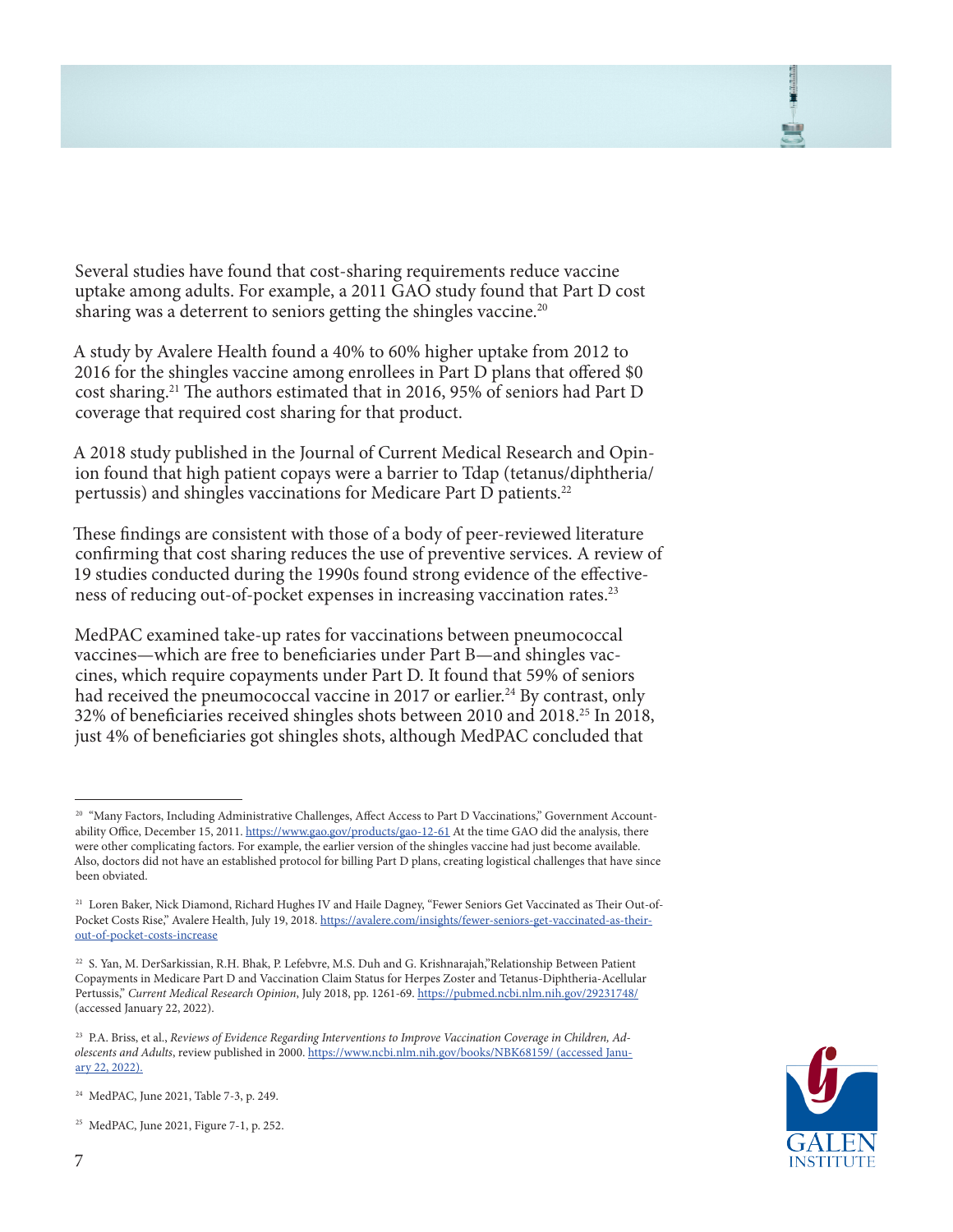factors unrelated to cost sharing, such as race and ethnicity, accounted for much of the disparity in immunization rates.<sup>26</sup>

Insurers use cost sharing to discourage excessive and inappropriate utilization of medical care and steer beneficiaries to more efficient providers. Requiring Medicare beneficiaries to have "skin in the game" for vaccinations is different. There is little risk that patients will over-vaccinate. Pharmacists, doctors and other providers generally adhere to CDC recommendations in administering vaccines. Medicare only covers vaccines that are consistent with these recommendations. Once a beneficiary gets two doses of the shingles vaccine, the course is completed. Medicare wouldn't cover a third dose unless CDC revises its recommended vaccine schedule.

Medicare's cost-sharing requirements thus do not discourage overuse but do discourage appropriate use of preventive vaccines.

# **The Cost of Eliminating Medicare Cost Sharing for Preventive Vaccines**

If Medicare's cost-sharing requirements reduce the vaccination rate among beneficiaries, eliminating those requirements will increase utilization. Immunizing more beneficiaries would impose costs on the program, but reduced incidence of vaccine-preventable illness would offset some of these costs. Removing cost-sharing requirements also would provide the benefit of avoiding serious illness for those who are vaccinated, with the intangible but very real benefit of a longer or greater quality of life.

Estimates of the net costs to Medicare of eliminating cost sharing vary. Avalere Health examined the costs of eliminating cost sharing for preventive vaccines under Part D along with the savings associated with lower medical bills for immunized beneficiaries.<sup>27</sup> They concluded that, over the ten years from 2020-2029, Medicare would spend roughly \$5.5 billion more on Part D vaccines and realize savings of around \$5.1 billion in Part A and Part B due to reduced spending to treat illnesses that the vaccines prevent. That rounds to about \$300 million in net new Medicare spending over a decade.

<sup>26</sup> MedPAC, June 2021, p. 254.

<sup>&</sup>lt;sup>27</sup> Christine Liow, et al., "Impact of Removing Part D Vaccine Cost-Sharing on the Federal Budget," Avalere Health, September 10, 2021. https://avalere.com/insights/impact-of-removing-part-d-vaccine-cost-sharing-on-the-federalbudget (accessed January 22, 2022).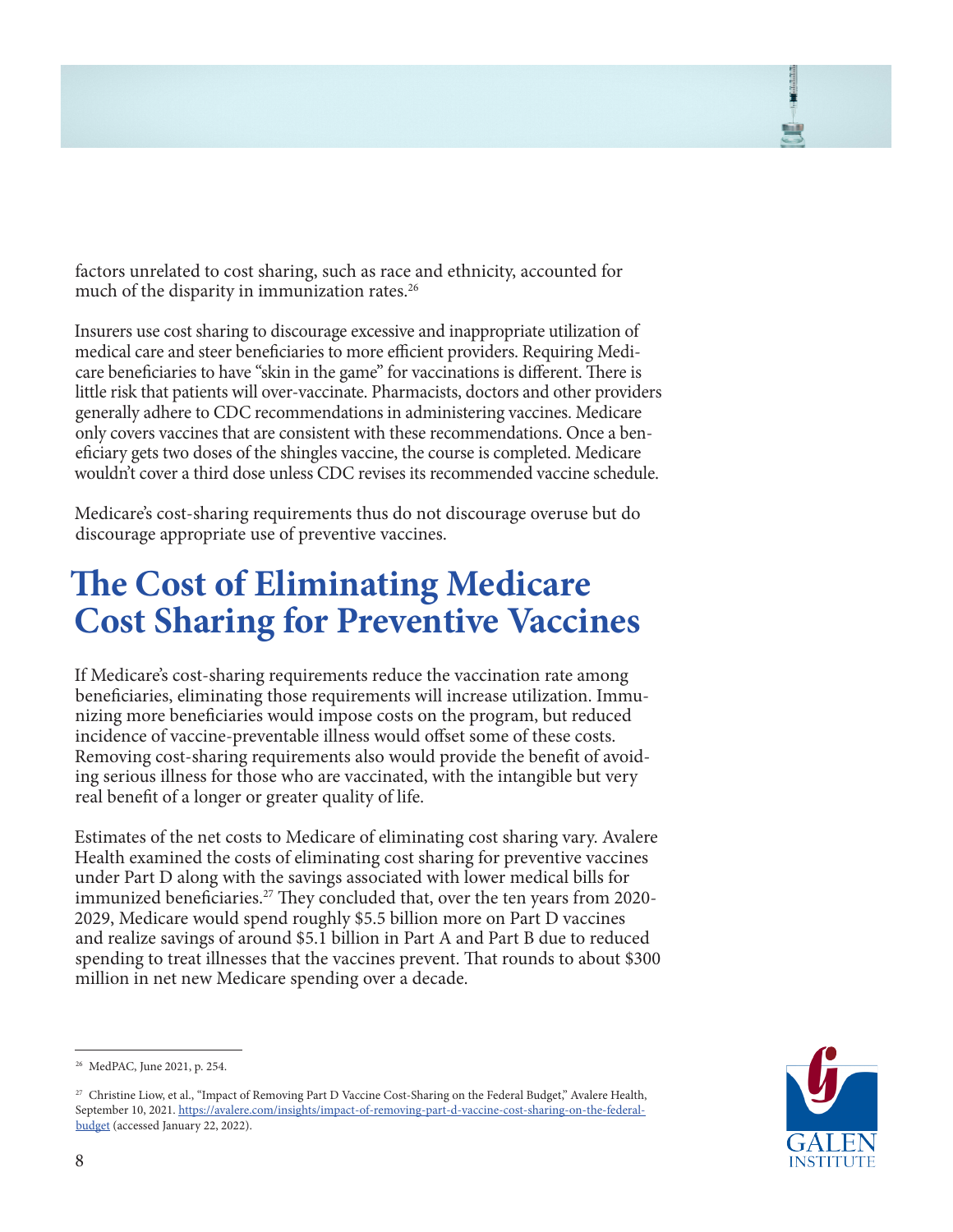In 2021, the Congressional Budget Office estimated the ten-year cost of a legislative provision to eliminate Medicare cost sharing for preventive vaccines at \$3.3 billion.28 CBO did not explain whether this estimate considered offsetting savings to the Medicare program from reduced incidence of preventable illnesses. If it does not account for these savings, then the CBO and Avalere estimates may not be as far apart as they appear to be.

As discussed below, MedPAC has advanced an alternative way to eliminate cost sharing for preventive vaccines: moving Medicare coverage of all such vaccines to Part B, with no cost-sharing requirements. MedPAC reports that CBO estimated the cost of this proposal at between \$1 billion and \$5 billion over five years.29 The midpoint of this estimate would put the price at around \$6 billion over ten years, or nearly twice the cost of eliminating cost sharing under Part D.

All these estimates carry additional uncertainty since they are based on currently available preventive vaccines. Should new preventive vaccines be developed and recommended for seniors, Medicare would incur costs not included in these estimates, since the statute requires Part D plans to cover any future preventive vaccine that ACIP recommends for seniors. These new costs would be higher if plans were prohibited from imposing cost-sharing requirements, although they would be offset at least in part by the reduced cost of treating preventable conditions.

Eliminating cost sharing for preventive vaccines would reduce the incidence of serious illness caused by diseases that vaccines prevent. While that would be a better outcome for beneficiaries, it would produce a net increase in Medicare spending. Analysts differ over the magnitude of that increase, but they agree on its direction.

Given the perilous state of Medicare financing, any expansion of coverage of preventive vaccines should include broader Medicare reform provisions to offset those costs.30



<sup>&</sup>lt;sup>28</sup> "Estimated Budgetary Effects of Title XIII, Committee on Ways and Means, H.R. 5376, the Build Back Better Act," November 18, 2021. https://www.cbo.gov/publication/57626 (accessed January 22, 2022).

<sup>29</sup> MedPAC, June 2021, p. 264.

<sup>&</sup>lt;sup>30</sup> "The estimated depletion date for the HI trust fund is 2026, the same as last year's report. As in past years, the trustees have determined that the fund is not adequately financed over the next ten years." *2021 Annual Report of the Boards of Trustees of the Federal Hospital Insurance Fund and Federal Supplemental Medical Insurance Trust Funds,"* August 31, 2021, p. 8. https://www.cms.gov/files/document/2021-medicare-trustees-report.pdf (accessed January 22, 2022).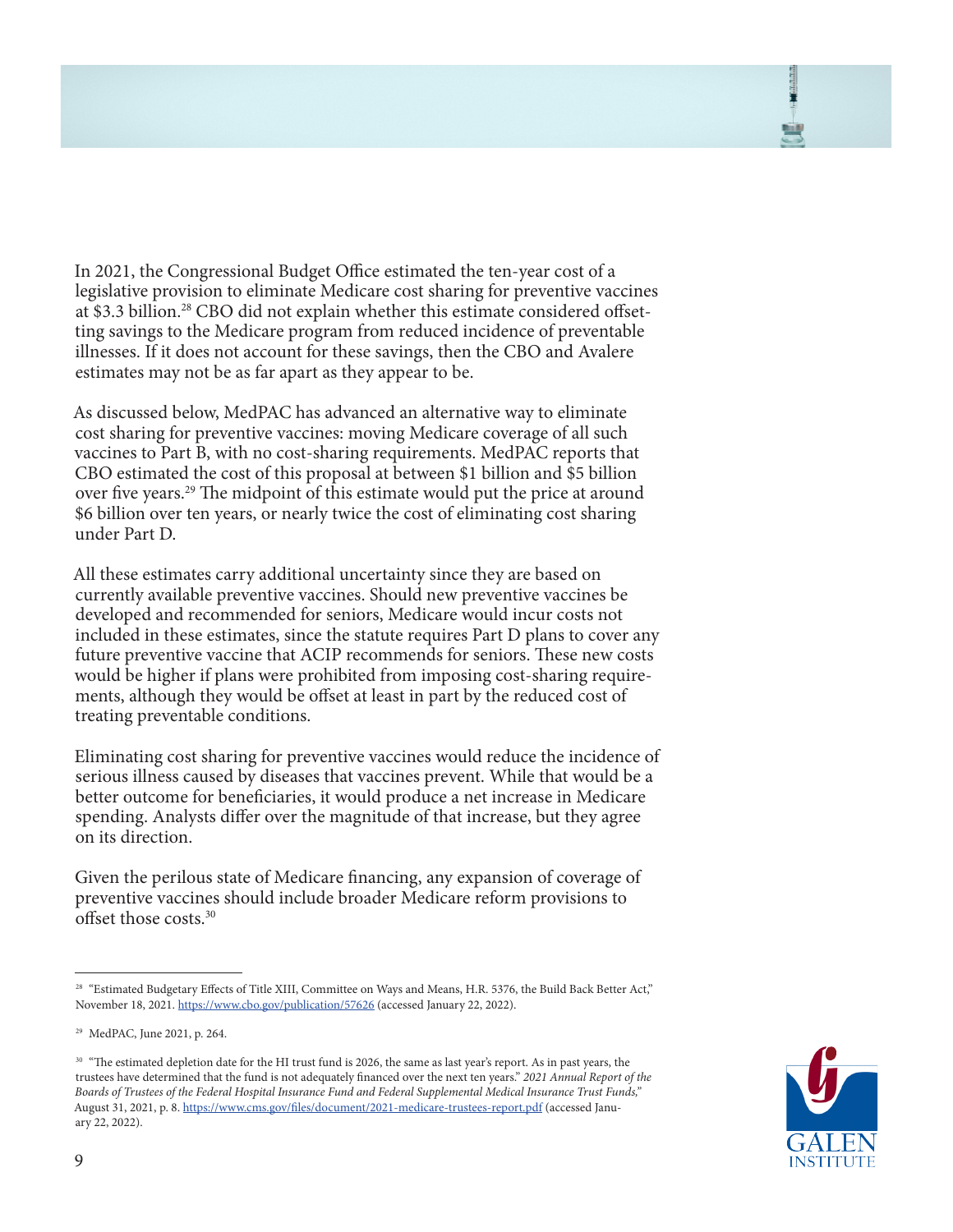# **Policy Options for Eliminating Medicare Cost Sharing for Preventive Vaccines**

There are two broad policy pathways for eliminating Medicare cost sharing for vaccines: Move all vaccine coverage to Part B or require Part D plans to cover preventive vaccines without cost sharing.

### **Option 1: Eliminate Medicare Part D Cost**

#### **Sharing for Preventive Vaccines**

H.R. 1978, the "Protecting Seniors Through Immunization Act," would prohibit Part D plans from collecting any cost sharing—including deductibles and coinsurance—for any vaccine approved by CDC's vaccine advisory committee (ACIP).<sup>31</sup>

#### **Pros**

- Increases immunization rates, thereby reducing the disease burden on beneficiaries.
- Pharmacy Benefit Managers (PBMs) already cover preventive vaccines with no cost sharing in the non-Medicare private market, so extending this practice to their Medicare book of business should be feasible.
- Rates negotiated by PBMs are likely to be lower than Part B reimbursement, especially if Part B continues to pay "average wholesale price" and "reasonable cost." (See discussion of Option 2 below.)
- Would likely result in only a minimal increase in Part D premiums.<sup>32</sup>



<sup>31</sup> Section 3 of H.R. 1978 would add a new paragraph (8) to section 1860D-2(b) of the Social Security Act.

<sup>32</sup> This assumes that CBO's \$3.3 billion estimate discussed above is the gross Part D cost to the federal government of eliminating cost sharing. That comes to \$330 million annually. The federal government finances 74.5% of the Part D program, with premiums covering the rest. That means that the total average annual cost of the enhanced vaccine benefit would be around \$443 million (\$330 million/.745). Annual Part D premiums would have to rise by \$113 million (\$443 million - \$330 million). Since this would be spread over 48.8 million enrollees, annual premiums would rise by around \$2.32, translating to a monthly premium increase of around 20 cents. This is only a back-of-the envelope estimate and not the product of actuarial analysis.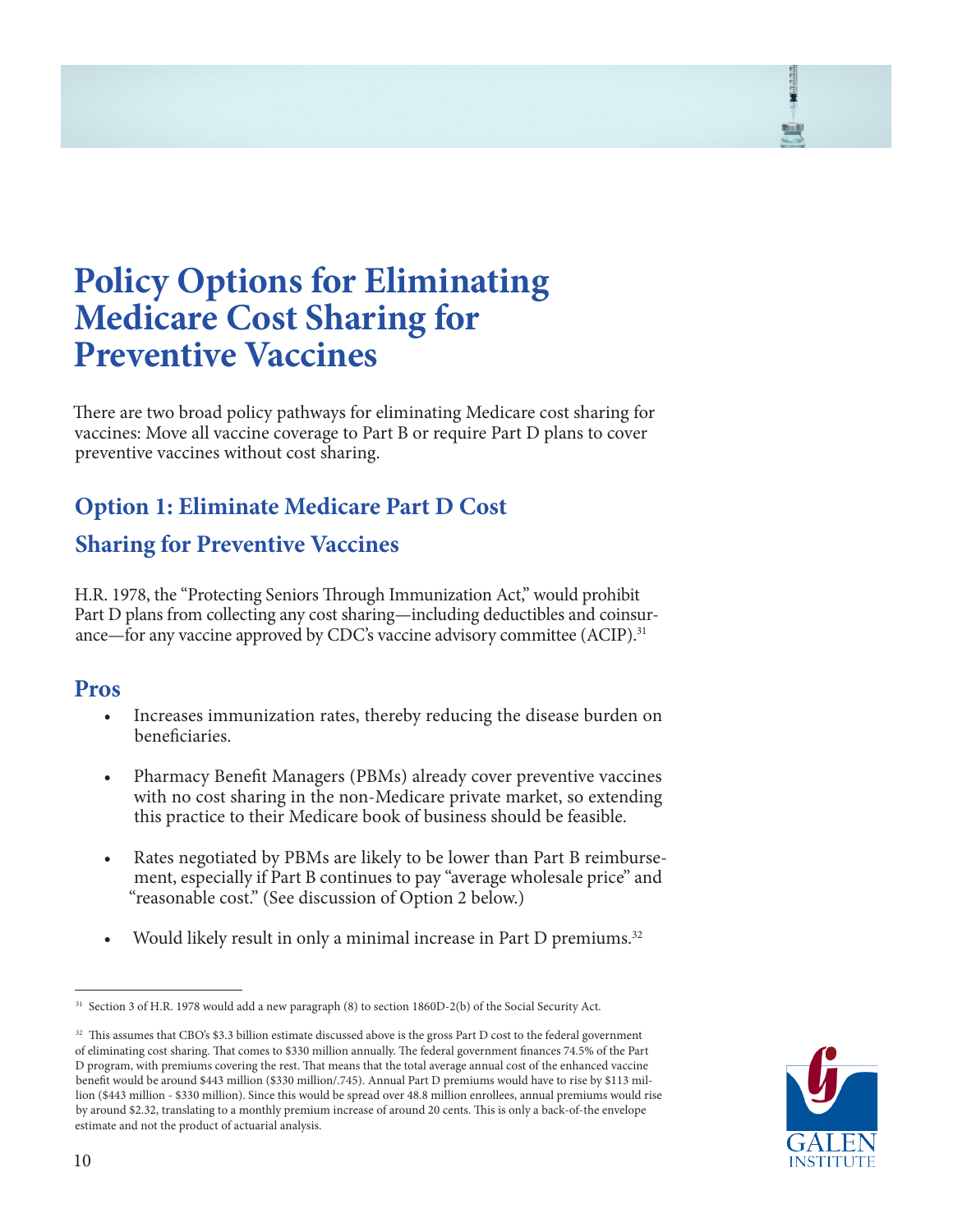#### **Cons**

- Increases net Medicare spending by \$3.3 billion over ten years.
- Maintains Medicare's bifurcated approach, with some immunizations covered under Part B and others under Part D.
- Benefits fewer seniors than moving vaccine coverage to Part B since more are enrolled in Part B than Part D.33

#### **Option 2: Cover Preventive Vaccines**

#### **Under Part B, rather than Part D**

MedPAC has proposed that Congress move coverage of preventive vaccines into Part B. They also have recommended that the program alter its reimbursement methodology. Currently, Part B pays the "average wholesale price" (AWP) for vaccines administered in non-institutional settings. This so-called "list" price is notoriously inflated and does not reflect acquisition costs paid by doctors and pharmacies. Medicare Part B pays hospitals, skilled nursing facilities and other institutional providers "reasonable costs," which also are highly inflated. MedPAC proposes that Part B reimburse all institutional and non-institutional providers based on wholesale acquisition cost (WAC), which is the amount wholesalers pay without accounting for manufacturer discounts or other price incentives. They also recommend that CMS explore the feasibility of transitioning to reimbursement based on "average sales price" (ASP), which accounts for rebates, discounts and other price concessions and is the methodology Medicare generally uses for Part B drug reimbursement.

#### **Pros**

- Increases immunization rates, thereby reducing the disease burden on beneficiaries.
- Rationalizes Medicare policy by covering all vaccines under Part B, rather than dividing coverage between Parts B and D.
- Covers more seniors than Option 1.



<sup>&</sup>lt;sup>33</sup> In 2020, 57.3 million beneficiaries were enrolled in Part B, compared with 48.8 million in Part D. MedPAC, June 2021, p. 258.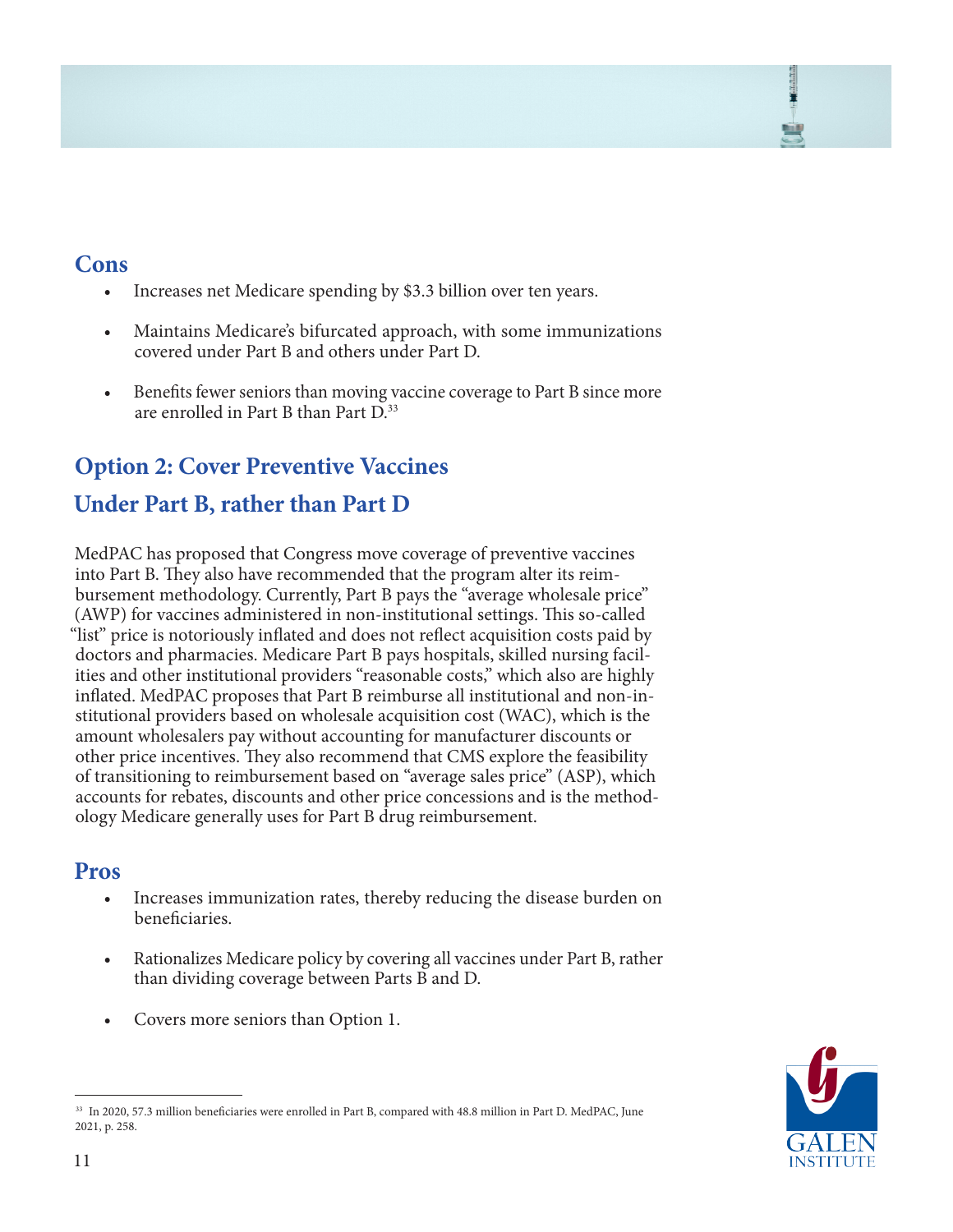#### **Cons**

- Increases Medicare costs because Part B covers more beneficiaries and reimburses at inflated rates. Congress could reduce this cost differential by requiring Part B reimbursement based on WAC or ASP.
- Shifts the cost of some drug coverage from retiree health plans to Medicare. Some Medicare beneficiaries receive coverage from sources other than Part D (e.g., former employers that enroll their retirees in Part D). These costs would move from private payors in Part D to the federal government in Part B.

# **Conclusion**

Medicare policy toward preventive services is inconsistent. In some respects, it encourages prevention to improve beneficiary well-being and reduce avoidable high-cost medical interventions. Its policy toward preventive vaccines is discordant with this overall direction. By requiring cost sharing for these products, Medicare deters some beneficiaries from getting recommended immunizations.

Cost sharing does not discourage the *overuse* of preventive vaccines, but it does discourage their *proper use*.

Reforming this policy—whether by requiring Part D plans to eliminate cost sharing for preventive vaccines or moving coverage of such products to Part B would reduce the risk of serious illness among a vulnerable population.

Such a policy would place additional burdens on a program bordering on insolvency and come at some increased cost to taxpayers. Congress should improve coverage of vaccines and include provisions to achieve Medicare savings through broader reforms across the Medicare program sufficient to offset the cost of these improvements.